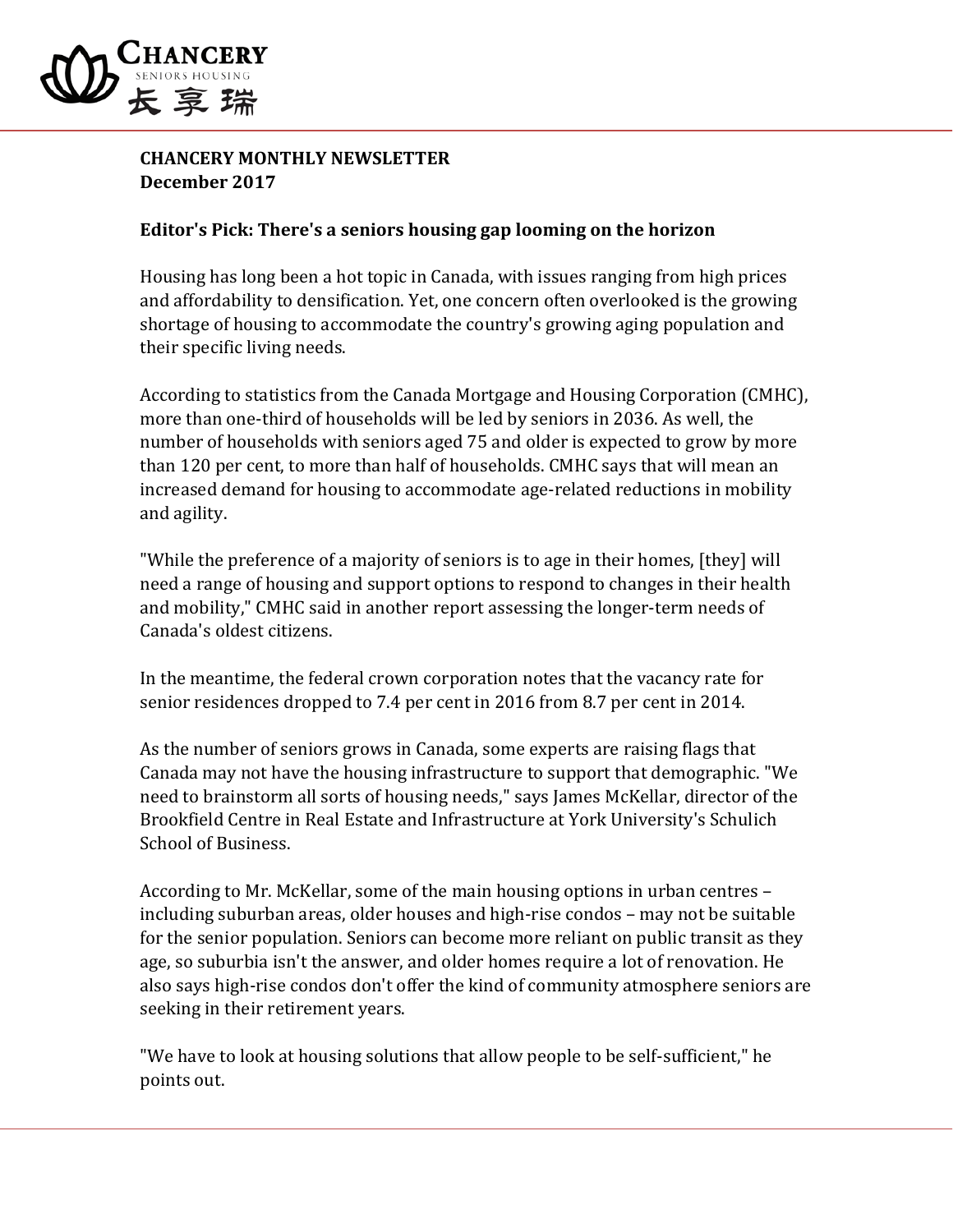

One solution is to increase the number of retirement communities that cater to the active senior lifestyle, which is offered by companies such as Oakville-based Seasons Retirement Communities. "We are trying to look at what the unmet need is today and what it will look like over the next five to 10 years," says Seasons' chief operating officer, Michael Lavallée. The retirement communities offered by Seasons, which has 20 properties in Ontario and Alberta, provide weekly housekeeping, three meals and day and numerous activities that range from cooking classes to artist studios.

Many retirement communities today are very different than they were a decade or more ago and no longer carry the same institution-type stigma, Mr. Lavallée notes. "We have tried to take a very different approach. We've taken a look at what our clients' interests are and we developed and planned our communities to be able to provide those kinds of services in a gracious and open environment."

Retirement communities are also sometimes criticized for their high cost, which is a misconception, he adds. "To live in a retirement home today is so close to actually maintaining a home, even if it's mortgage-free."

At times, there is also a misunderstanding in distinguishing between retirement homes for active seniors and long-term care facilities. "The two are vastly different," says Mr. Lavallée, noting that many seniors choose to live in retirement communities for the community atmosphere. "People living in retirement communities have lived in neighbourhoods. They're used to having block parties. They're used to knowing their neighbours down the street. They're making that decision again."

According to Mr. Lavallée, overall, the sector has expanded into a wide range of developments, including retirement communities with long-term care divisions where people rent as well as more traditional condos for purchase, which provide a care component as an optional service. For the time being, Seasons plans to continue operating as a landlord and to expand its services within its neighborhoods as housing needs change.

"Seasons is working hard to develop new retirement communities in order to meet the growing demand for seniors housing across the country," says Justin Catalano, managing director of private equity at Fengate Real Asset Investments, which manages approximately \$3-billion through its various real asset strategies, including Seasons.